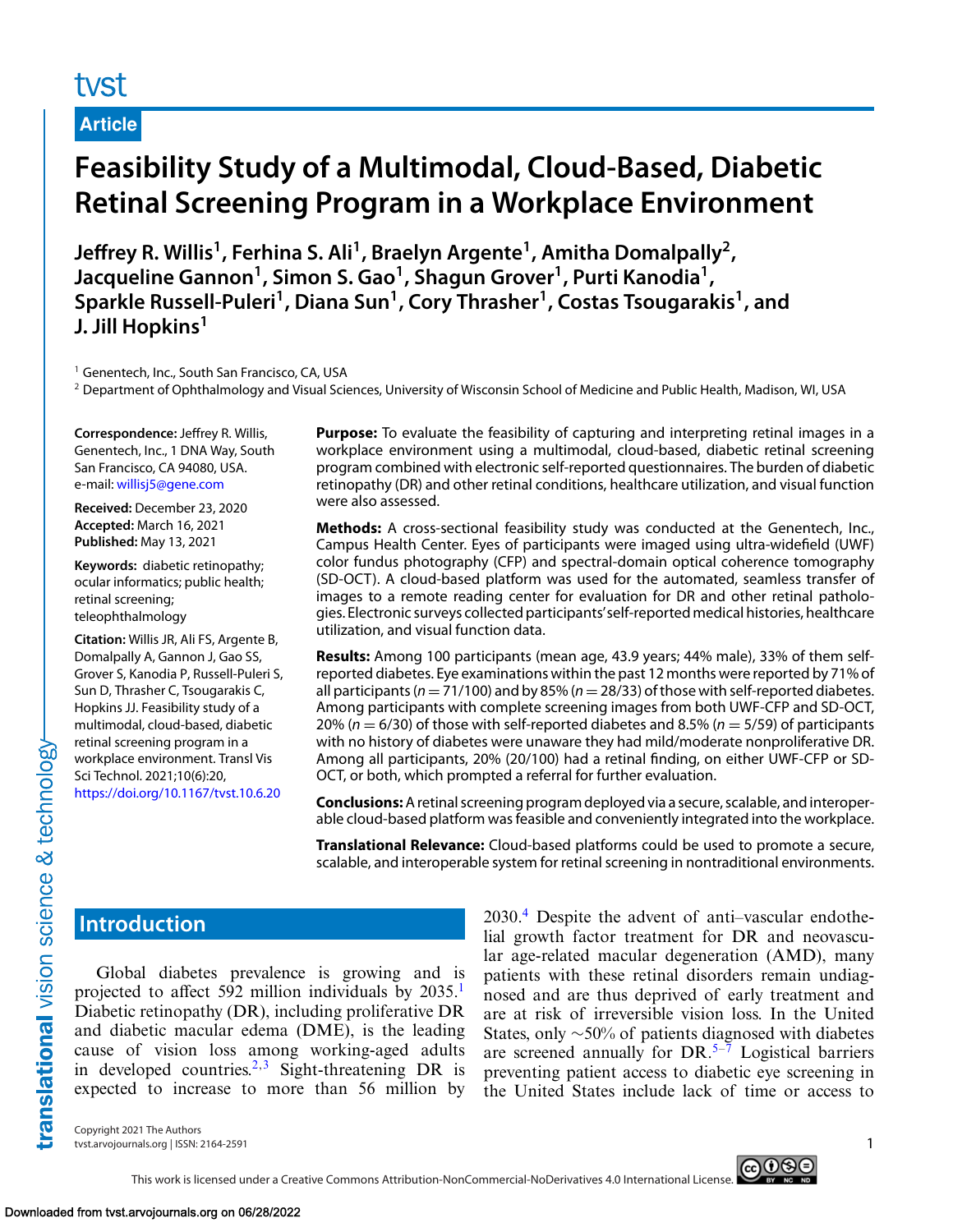#### Diabetic Retinal Screening in a Workplace Setting *TVST* | May 2021 | Vol. 10 | No. 6 | Article 20 | 2

eye care providers, the need for travel (particularly in rural communities), and financial constraints. $8,9$  Such barriers reinforce the need for screening programs that are accessible, convenient, effective, and economically viable.

Integration of new screening initiatives into nontraditional environments is one approach that could be taken to improve disease detection and access to care. Indeed, teleophthalmology programs for diabetes have been shown to be effective in improving diagnosis rates for DR and other sight-threatening conditions when used in settings such as community-based clinics, mobile units, and pharmacies. $10-12$  Use of automated retinal image analysis software and other digital innovations is expanding and may help to optimize identification of patients with eye disorders, including DR.[13,14](#page-8-0)

Workplace screening programs have the potential to identify health risks, such as cardiovascular disease, in otherwise hard-to-reach individuals. $15,16$ There remains, however, a lack of data about whether integration of DR screening programs in nontraditional environments, such as the workplace, is feasible or beneficial from a public health perspective.

To address the need for more effective widespread screening for diabetic eye disease in nontraditional settings, we leveraged the existing internal employee health care infrastructure of a large corporation to evaluate the feasibility of workplace screening for DR in adults, regardless of known diabetes status. The objective of this study was to evaluate the feasibility of capturing and interpreting retinal images using a multimodal, cloud-based, diabetic retinal screening program combined with electronic self-reported questionnaires for collection of demographic, medical history, health care utilization, and visual function data. The study also aimed to establish the burden of DR and other retinal conditions in this setting and assess self-reported health care utilization and visual function among study participants.

# **Methods**

## **Study Design and Participants**

A cross-sectional feasibility study was conducted between May 2019 and June 2019. The study protocol was approved by the Western Institutional Review Board and conducted according to the tenets of the Declaration of Helsinki. Full-time Genentech, Inc., employees who were  $\geq 18$  years of age, who provided written informed consent, and who were able and willing to comply with the study protocol participated. Participants were recruited using convenience sampling and were seen at the Genentech, Inc., Campus Health Center (CHC) in South San Francisco, CA. Potential participants were identified by clinic staff at the CHC as having diabetes and/or having an interest in being screened for underlying DR or other retinal conditions. Individuals were excluded from the study if they were unable to comply with the study protocol, were blind, had a concurrent eye infection, had an eye patch on both eyes, or were pregnant at the time of the study. Once enrolled, participants were assigned a unique participant identification code to ensure the privacy and security of their data. All data collected were deidentified via the unique participant code.

## **Capture, Transfer, and Evaluation of Retinal Images**

Samples for Science program technicians at the Genentech, Inc., CHC who had no prior experience in ophthalmic image acquisition or transfer provided clinical support. They were first trained by Carl Zeiss Meditech, Inc. (Dublin, CA) and Heidelberg Engineering, Inc. (Franklin, MA) personnel and certified by the Fundus Photograph Reading Center (FPRC) at the University of Wisconsin to utilize retinal ultrawidefield color fundus photography (UWF-CFP) with a single-shot Zeiss Clarus fundus imaging system to capture 200° images of the retina and Heidelberg Spectralis spectral-domain optical coherence tomography (SD-OCT;  $20^{\circ} \times 20^{\circ}$ , 97 B-scans, 9–14 automatic real-time modes).<sup>[7](#page-8-0)</sup> These processes were then integrated into the technician's workflow. Retinal images from both eyes were captured using these methods without pharmacological pupillary dilation. The initial part of pilot study was conducted with SD-OCTs from only 10 participants, and UWF-CFPs were added thereafter.

Captured images were automatically uploaded to the Roche Apollo Global Imaging Platform, which was created and deployed at the CHC [\(Fig. 1;](#page-2-0) Supplementary Fig. S1). The platform was built on the Amazon Web Services cloud on the Roche Science Infrastructure Roche Science Cloud owned by F. Hoffmann La-Roche (Basel, Switzerland). Access to the platform and data was restricted and based on roles. The data pipeline and other platform components were monitored by a dedicated security team. The platform utilized a number of Amazon Web Services to establish security controls and data safeguards, which were mapped to National Institute of Standards and Technology (NIST) Cybersecurity Framework domains. Each service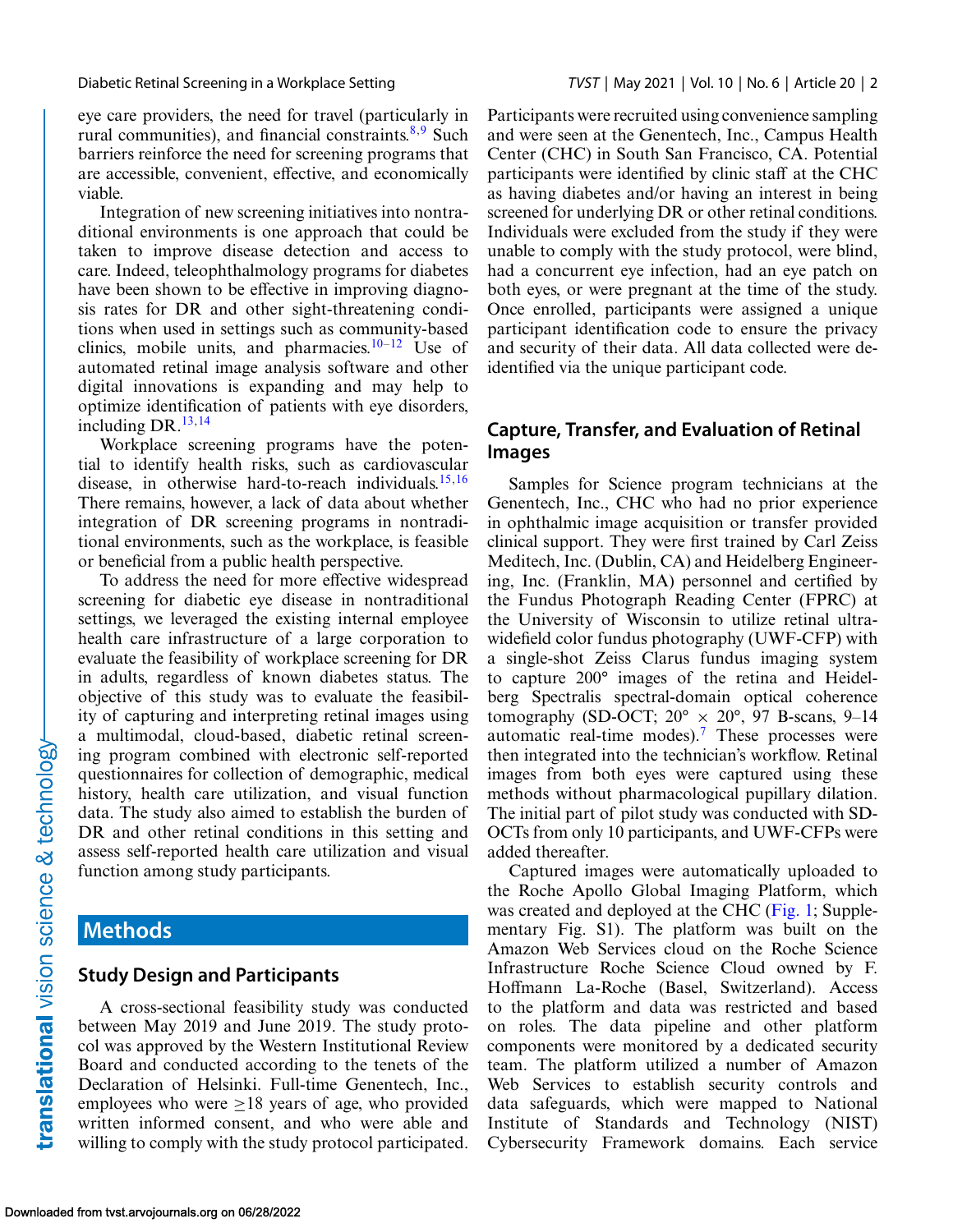<span id="page-2-0"></span>

**Figure 1.** Study process and cloud-based platform overview.

provided various security capabilities to identify, protect, detect, respond, and recover, as described in the NIST Cybersecurity Framework.

Data were reviewed prior to access to identify and address any legal, regulatory, or other risks. All data on the Roche Apollo Global Imaging Platform were encrypted at rest and in transit and followed a semi-automated onboarding process, which moved through segregated zones to scan the data for malware; identified any personally identifiable information or protected health information and removed, anonymized, or tokenized those data; verified the data values and formats; and readied the data for analysis. This DICOM standard platform facilitated a seamless process for de-identifying and transferring images directly from the imaging devices to the FPRC at the University of Wisconsin for assessment, using the Ophthalmic Photography 8 Bit Image IOD for UWF-CFPs and Ophthalmic Tomography Image Storage for the SD-OCT images.

All images were evaluated in their respective proprietary software. The FPRC graders assessed the UWF-CFPs for image quality and retinal pathologies. A seven-field masked grid was overlaid on the UWF-CFP images to evaluate the Early Treatment Diabetic Retinopathy Study DR severity score for each eye.<sup>17</sup> This was re-categorized into the International Clinical Diabetic Retinopathy Severity Scale as no apparent retinopathy; mild, moderate, or severe nonprolif-erative DR (NPDR); or proliferative DR (PDR).<sup>[18](#page-8-0)</sup> FPRC analyzed the SD-OCTs for the presence of subretinal fluid (SRF) or intraretinal fluid (IRF) and

vitreoretinal interface abnormalities. Macular edema was defined as the presence of SRF or IRF on SD-OCT. FPRC also noted any incidental findings from the UWF-CFPs and SD-OCTs. Results were then fed back to the CHC from the FPRC via the same secure cloud-based platform. If a patient had a significant retinal finding per National Health and Examination Survey referral<sup>[19](#page-8-0)</sup> or FPRC guidelines, the health care staff from the CHC contacted the participant and helped connect them with a local eye care specialist. In particular, individuals were referred if they had severe NPDR, PDR, macular edema, suspicious cup-to-disc ratio, epiretinal membranes with macular traction, choroidal neovascularization, macular holes, or any other retinal signs that the reading center noted as important for further evaluation. Additionally, individuals with no history of diabetes who showed evidence of any retinopathy were contacted by the CHC staff and referred to a local eye care specialist for further evaluation.

The effectiveness of the image transfer was evaluated by the percentage of gradable images with linked data out of the total number of images successfully collected. The efficiency of the cloud-based infrastructure was evaluated by the time when the retinal image was taken and sent to the FPRC.

#### **Evaluation of Visual Function**

Self-reported functional difficulties secondary to vision problems were assessed over multiple categories as an additional assessment of feasibility, including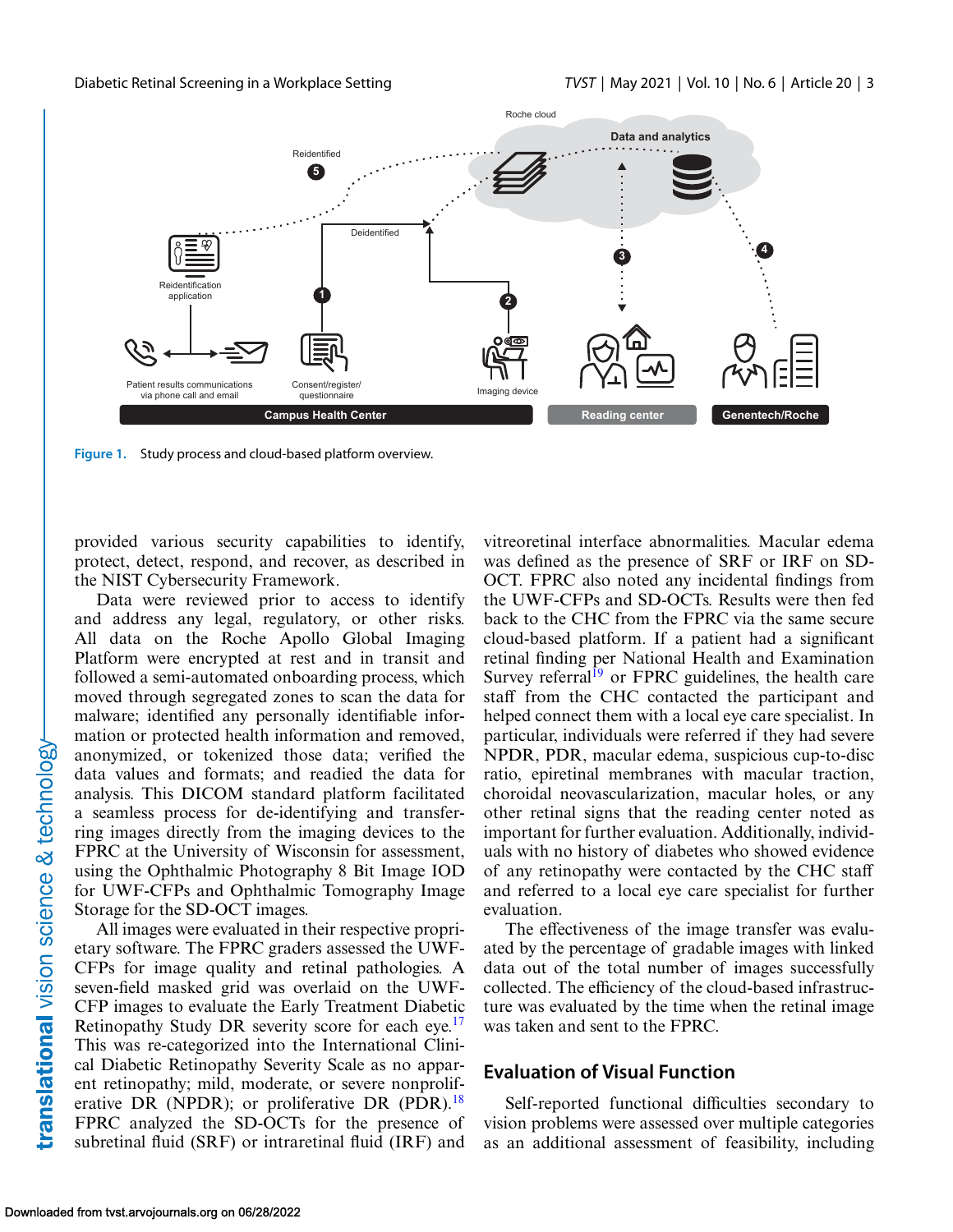reading; doing close-up work; finding objects on a crowded shelf; walking down steps, stairs, or curbs; noticing objects to the side during ambulation; and driving. For each category, participants described difficulty on a Likert scale: (1) no difficulty, (2) little difficulty, (3) moderate difficulty, (4) extreme difficulty, or (5) unable to do because of eyesight. Participants were categorized as having difficulty with a specific task if they reported moderate or extreme difficulty or being unable to do the activity because of their vision.

## **Evaluation of Self-Reported Eye Condition and Health Care Utilization**

Participants completed electronic surveys to collect demographic, medical history, health care utilization, and visual function data. Individuals were categorized as having underlying diabetes if they responded "yes" when asked if they had been diagnosed with diabetes or who had "borderline or pre-diabetes." Selfreported eye conditions and utilization of ophthalmic care were assessed with methodologies included in the Centers for Disease Control and Prevention Vision and Eye Health Surveillance System–National Health Interview Survey and the National Health and Examination Survey Diabetes Questionnaire.<sup>[20,21](#page-8-0)</sup> In particular, participants were asked whether they had undergone an eye examination with dilation within the past year, the examination date, and whether they had seen a diabetic specialist within the past year.

### **Study Outcomes**

The primary outcome of this study was the feasibility of capturing and interpreting retinal images using a multimodal, cloud-based, diabetic retinal screening program combined with electronic self-reported questionnaires for collection of demographic, medical history, health care utilization, and visual function data in a workplace environment. The secondary outcome was a description of the burden of DR and other retinal conditions in this setting, and the tertiary outcome was an assessment of self-reported health care utilization and self-reported visual function among the study participants. Each outcome was then linked to the others in the cloud-based platform. Together, the outcomes aimed to provide holistic insight into the burden of DR and other retinal conditions in the workplace environment.

## **Sample Size and Statistical Analysis**

The aim was to recruit a sample of 100 participants. This convenience sample size was chosen because it was considered to be sufficient to achieve the primary outcome of system feasibility testing and provide an initial perspective on the burden of retinal conditions at Genentech, Inc. Descriptive analyses were carried out to describe the prevalence of retinal pathology, visual function burden, and health care utilization patterns among the study population.

# **Results**

## **Participant Demographics and Image Quality**

One hundred employees participated in the study [\(Fig. 2\)](#page-4-0). Participants had a mean age of 43.9 years; 44%  $(n = 44/100)$  were males, and  $42\%$   $(n = 42/100)$  were of white ethnicity [\(Table 1\)](#page-4-0). At study enrollment, onethird (33%;  $n = 33/100$ ) of participants self-reported having diabetes. The quality of the captured images showed that  $100\%$  of SD-OCTs ( $n = 198/198$ ) and  $100\%$  of UWF-CFPs ( $n = 178/178$ ) were gradable for image interpretation [\(Fig. 2\)](#page-4-0). A total of 89 participants completed screening images from both UWF-CFP and SD-OCT.

# **Experience With the Cloud-Based Transfer System**

The software application that connected the CHC onsite devices to the cloud storage used point-topoint connections to securely transfer scanned images outputted from DICOMs to the cloud using powering workflows. The FPRC's proprietary software was also connected with another onsite software application in the reading center premises. This application delivered the scans from the cloud to FPRC using the same pointto-point connection technology. From an efficiency perspective, the cloud transfer system ensured secure, efficient, and real-time transfer of images to the reading center as soon as the scan was produced in the CHC devices.

## **Burden of Diabetic Eye Disease**

The majority of participants  $(71\%; n = 71/100)$ reported that they had undergone an eye examination within 12 months before the study. At study start, only  $2\%$  ( $n = 2/100$ ) of participants self-reported as having diabetic eye disease, and none reported macular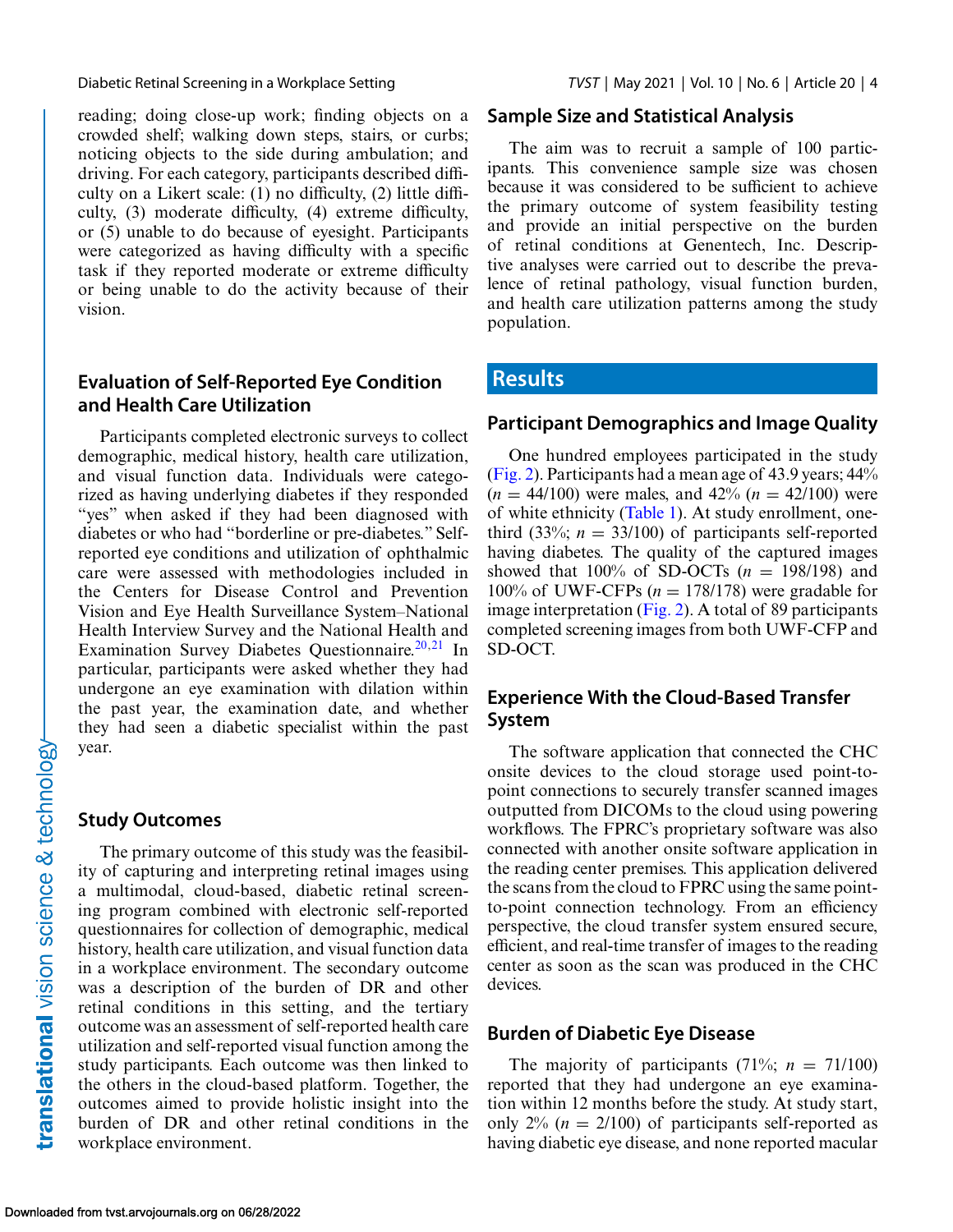<span id="page-4-0"></span>

Figure 2. Participant disposition and data availability. <sup>a</sup>One participant was excluded from the analysis due to missing patient-reported outcome data. <sup>b</sup>Images were evaluated for diabetic retinopathy and other retinal pathologies by the Fundus Photograph Reading Center. All employees were given a copy of their ocular images and received a notification of their results after the images were graded. 'The initial part of pilot study was only conducted with SD-OCTs from 10 participants, and UWF-CFPs were added thereafter. PRO, patient-reported outcome.

#### **Table 1.** Participant Baseline Characteristics

| Characteristic                                                            | Study Participants ( $N = 100$ ) |  |
|---------------------------------------------------------------------------|----------------------------------|--|
| Age (y), mean $(\pm SD)$                                                  | 43.9 (9.61)                      |  |
| Sex, % male $(n)$                                                         | 44 (44)                          |  |
| Race, % white $(n)$                                                       | 42 (42)                          |  |
| Self-reported diabetes, <sup>a</sup> % (n)                                | 33(33)                           |  |
| Self-reported diabetic eye disease, % (n)                                 | 2(2)                             |  |
| Self-reported macular degeneration, $\%$ (n)                              | 0(0)                             |  |
| Self-reported eye exam within past 12 mo, % $(n)$                         | 71(71)                           |  |
| Completion of UWF-CFPs, % (n)                                             | 89 (89)                          |  |
| Completion of SD-OCTs, % $(n)^b$                                          | 100 (100)                        |  |
| Completion of UWF-CFPs and SD-OCTs, % (n)                                 | 89 (89)                          |  |
| Patient-reported outcome survey, % (n)                                    | 99 (99)                          |  |
| Complete UWF-CFP, SD-OCT, and patient-reported outcome survey data, % (n) | 89 (89)                          |  |

aSelf-reported diabetes included participants who responded "yes" when asked if they had been diagnosed with diabetes or who had "borderline or pre-diabetes."

 $b$ The initial part of the pilot study was only conducted with SD-OCTs from 10 participants, and UWF-CFPs were added thereafter.

degeneration (Table 1). The prevalence of NPDR was 20% among evaluable participants with self-reported diabetes ( $n = 6/30$ ), compared with 8.5% (5/59) of those who did not self-report diabetes. No participants had severe NPDR or PDR [\(Table 2\)](#page-5-0). Macular edema (defined as the presence of SRF or IRF) was identified in 3.4% of patients with complete images  $(n = 3/89)$ .

# **Incidental Ocular Findings and Referrals for Further Care**

Dry AMD, defined by the presence of drusen with or without associated pigment changes or geographic atrophy, was identified in  $4.5\%$  ( $n = 4/89$ ) of participants with complete images but in considerably more participants with self-reported diabetes [\(Table 2\)](#page-5-0).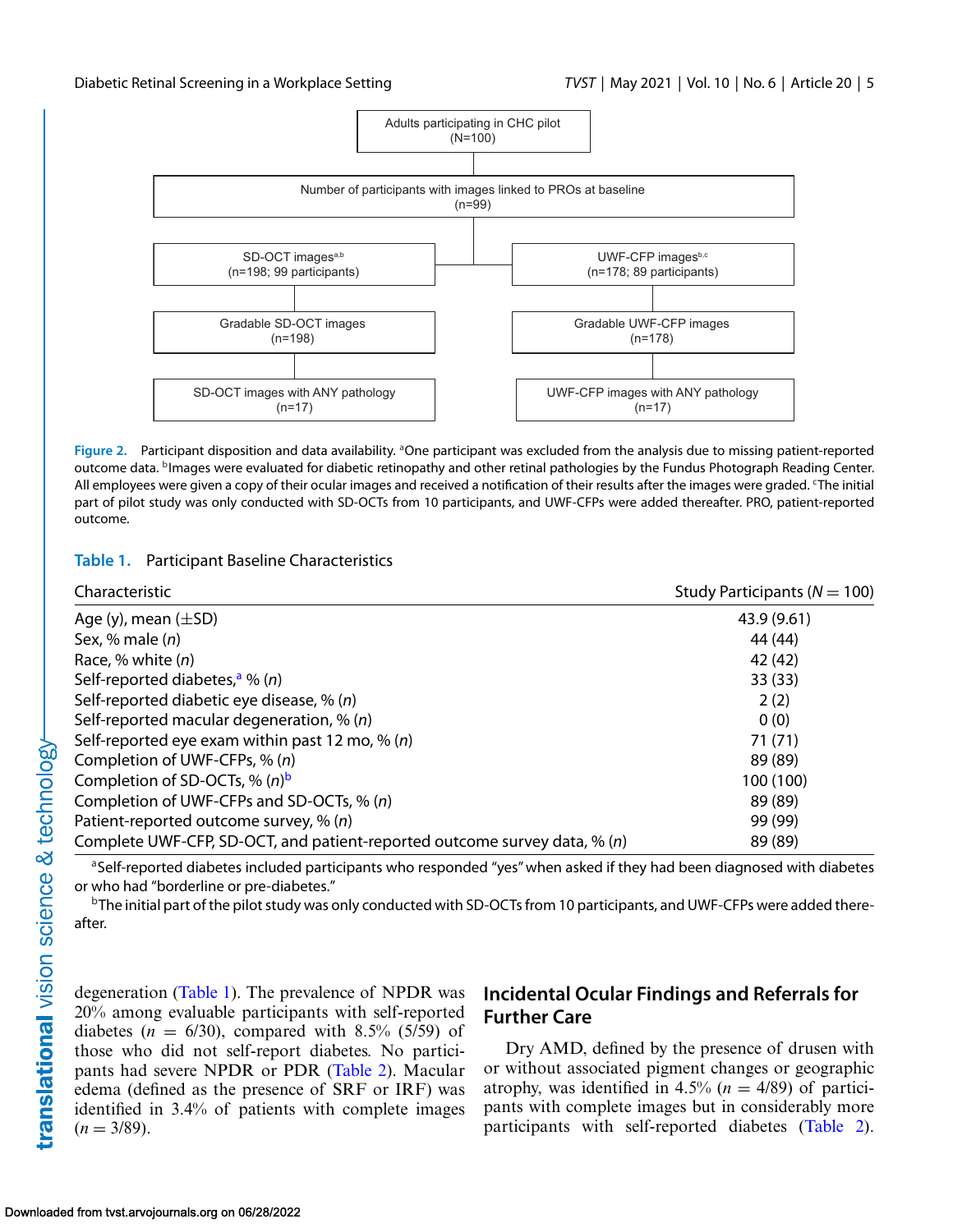| <b>Retinal Abnormalities</b>           | Self-Reported<br>Diabetes ( $n = 30$ ) | No Self-Reported<br>Diabetes ( $n = 59$ ) | Total ( $n = 89a$ ) |
|----------------------------------------|----------------------------------------|-------------------------------------------|---------------------|
| Mild/moderate NPDR                     | 20(6)                                  | 8.5(5)                                    | 12.4(11)            |
| Severe NPDR or PDR                     | 0(0)                                   | 0(0)                                      | 0(0)                |
| Macular edema (presence of SRF or IRF) | 10(3)                                  | 0(0)                                      | 3.4(3)              |
| Dry AMD                                | 10(3)                                  | 1.7(1)                                    | 4.5(4)              |
| Enlarged cup-to-disc ratio $(>0.7)$    | 3.3(1)                                 | 0(0)                                      | 1.1(1)              |
| Epiretinal membrane                    | 16.7(5)                                | 3.4(2)                                    | 7.9(7)              |
| Otherb                                 | 6.7(2)                                 | 20.3(12)                                  | 15.7(14)            |

<span id="page-5-0"></span>**Table 2.** Prevalence of Diabetic Retinopathy and Other Incidental Retinal Abnormalities Identified From Retinal Imaging in Participants With UWF-CFP and SD-OCT Data

<sup>a</sup>One participant was excluded from the analysis due to missing data. Ten participants had SD-OCT data only, and none of these individuals had pathologies based on SD-OCT findings.

 $b$ Includes chorioretinal scars ( $n = 5$ ), asteroid hyalosis ( $n = 1$ ), photoreceptor disruption ( $n = 2$ ), circular area of retina disturbance next to macular ( $n = 1$ ), pigmentary abnormality ( $n = 1$ ), and nevus ( $n = 1$ ) and peripapillary atrophy ( $n = 3$ ).

**Table 3.** Participants' Self-Reported Visual Function Questionnaire Results

|                                      | % (n)                               |                                        |                     |  |
|--------------------------------------|-------------------------------------|----------------------------------------|---------------------|--|
| Any Difficulty With                  | Self-Reported Diabetes ( $n = 33$ ) | No Self-Reported Diabetes ( $n = 66$ ) | Total ( $n = 99a$ ) |  |
| Reading                              | 33.3(11)                            | 25.8(17)                               | 28(28)              |  |
| Close-up work                        | 33.3(11)                            | 27.3(18)                               | 29(29)              |  |
| Steps, stairs, or curbs <sup>b</sup> | 18.2(6)                             | 6.1(4)                                 | 10(10)              |  |
| Peripheral vision                    | 9.1(3)                              | 0(0)                                   | 3(3)                |  |
| Finding objects on shelf             | 12.1(4)                             | 16.7(11)                               | 15(15)              |  |
| <b>Driving</b>                       | 0(0)                                | 3(2)                                   | 2(2)                |  |

<sup>a</sup>One participant was excluded from the analysis due to missing data.

b<sub>In dim light or at night.</sub>

Other retinal abnormalities, including chorioretinal scars, non-central epiretinal membrane, and peripapillary atrophy, were identified in  $15.7\%$  ( $n = 14/89$ ) of participants. One participant with self-reported diabetes had an enlarged cup-to-disc ratio of  $>0.7$ (indicative of glaucoma), requiring urgent referral to an ophthalmologist (Table 2).

Twenty percent  $(n = 20/100)$  of participants had an ocular finding that met criteria for further ocular evaluation. Specifically, three patients with macular edema showed evidence of retinal fluid, four patients had high-risk drusen, one patient had a cup-to-disc ratio of  $>0.7$ , one patient had epiretinal membranes with macular traction, one patient had a chorioretinal scar, and one patient had anomalous OCT findings possibly related to AMD changes. Additionally, nine patients with no prior history of diabetes or hypertension had signs of early or moderate NPDR and were prompted to obtain further medical evaluation.

### **Visual Function Outcomes**

Overall, the proportion of participants reporting some deficit in visual function was similar between participants with or without self-reported diabetes; however, higher percentages of those with diabetes reported difficulties with peripheral vision  $(9.1\%$  [ $n =$ 3/33] vs.  $0\%$  [ $n = 0/66$ ], respectively), and with going down steps, stairs, or curbs in dim light or at night  $(18.2\%$  [*n* = 6/33] vs. 6.1\% [*n* = 4/66], respectively) (Table 3).

### **Health Care Utilization Outcomes**

Among all study participants,  $37\%$  ( $n = 37/100$ ), 71% (*n* = 71/100), and 49% (*n* = 49/100) reported that within the past year they had seen a diabetic specialist, had an eye examination, or had their pupils dilated for examination, respectively. In those participants with self-reported diabetes,  $85\%$  ( $n = 28/33$ ) had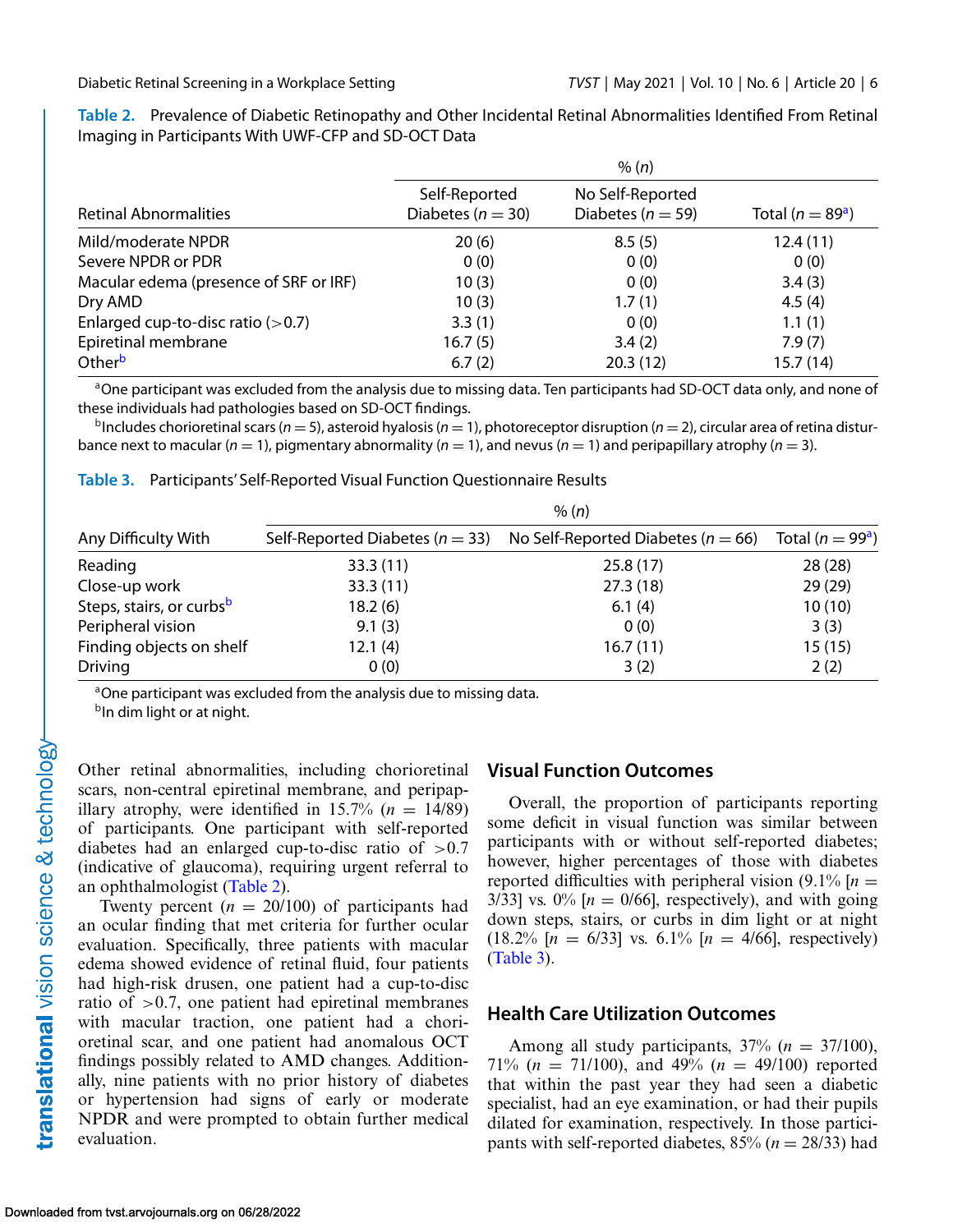undergone an eye examination during the past year. Among individuals with mild or moderate NPDR, 54.5% ( $n = 6/11$ ), 81.8% ( $n = 9/11$ ), and 63.6%  $(n = 7/11)$  reported that within the past year they had seen a diabetic specialist, had an eye examination, or had their pupils dilated for examination, respectively. Among participants who did not have any retinopathy diagnosed by imaging,  $34.8\%$  ( $n = 31/89$ ),  $70.8\%$  ( $n =$ 63/89), and 66.3%  $(n = 59/89)$  reported that within the past year they had seen a diabetic specialist, had an eye examination, or had their pupils dilated for examination, respectively.

# **Discussion**

To assess the feasibility of deployment in a nontraditional setting and understand the burden of undiagnosed DR in a workplace environment, we introduced a retinal screening program at the CHC where images were captured and interpreted utilizing a professional ophthalmic reading center (FPRC). We showed that a cloud-based diabetic retinal screening program is feasible and that all aspects of the program, from installation of imaging equipment to training of non-specialist health care personnel, seamless image transfer, and specialist referrals, can be conveniently integrated into a workplace environment. Twenty percent of participants had a retinal finding from UWF-CFP and/or SD-OCT that prompted a referral for further evaluation; this underlies the potential public health benefit of a retinal screening program in a large workplace environment.

Ample evidence supports the effectiveness of teleophthalmology based on high-quality imaging for diabetic eye disease detection.<sup>22–25</sup> Use of teleophthalmology enables screening for retinal eye disease to be conducted in nontraditional settings; however, electronic transfer of images to a reading center means that evaluation is still undertaken by clinicians with specialist expertise. In addition, UWF-CFP and SD-OCT imaging combined with reading center evaluation can reduce costs and enhance efficiency by enabling ophthalmologists to focus on more complex examinations and treatment.<sup>[3](#page-8-0)</sup> Over time, additional automation and application of artificial intelligence (AI)-based tools and algorithms may enable instantaneous onsite detection of referable disease and immediate automated specialist referral for monitoring and/or treatment.<sup>[5,26,27](#page-8-0)</sup> AI therefore has the potential to enhance the clinical effectiveness and efficiency of and capacity for DR screening,  $27.28$  $27.28$  as shown by its successful implementation within ophthalmology

programs in the United Kingdom. $28,29$  Autonomous deep learning diagnostic systems for DR screening are currently in development and, to date, two have performed acceptably in comparison with expert readers and have been authorized by the US Food and Drug Administration. $30-32$ 

Employees were invited to participate in this teleophthalmology-based DR screening program regardless of a diabetes diagnosis. Typically, however, DR screening is only recommended for patients already diagnosed with diabetes, $3$  although screening of the general population has been shown to be effective for identifying asymptomatic retinal abnormabilites.<sup>33</sup> In our study, only 2% of all participants self-reported having diabetic eye disease and none self-reported having AMD. However, NPDR was subsequently identified in 12.4% of all study participants with complete images (20% of participants with selfreported diabetes and 8.5% of those with no history of diabetes). Additionally, 3.4% and 4.5% of participants were identified as having macular edema and dry AMD, respectively, highlighting the potential benefit of including patients without a diabetes diagnosis in screening programs.

In a pooled analysis of studies from around the world, Yau et al.<sup>[2](#page-7-0)</sup> reported a prevalence rate of  $35\%$ for any DR and 7% for DME in patients with diabetes. In patients with self-reported diabetes in our study, the prevalence of DR was lower at 20%, but DME was almost twofold greater at 13%; the latter is likely a result of inclusion of SD-OCT and UWF-CFP in our study, whereas Yau et al. $<sup>2</sup>$  $<sup>2</sup>$  $<sup>2</sup>$  analyzed studies where</sup> CFP, not SD-OCT, was used. The pivotal trial of IDx autonomous AI-based care, which utilized a goldstandard comparator of a CFP system for detection of DR in primary and OCT images, identified DR in 24% of patients with diabetes, a similar proportion to our study, but identified DME in only  $5\%$  of patients.<sup>[31](#page-9-0)</sup>

We have not conducted a cost–benefit evaluation of the program in our study. From a health economic viewpoint, expansion of DR screening programs may lead to increased referrals and resource use, especially in the short term. During the first 5 years of the Scottish National Diabetic Retinopathy Screening Programme, more than 180,000 individuals underwent at least one successful retinal screening, and, although rates of referable eye disease were as high as 7% in the first 2 years, they subsequently stabilized at approximately 4%, with suspected DME being the most frequent reason for referral.<sup>[34](#page-9-0)</sup> A separate retrospective analysis of teleophthalmology screening of patients with diabetes in a community-based Veterans Affairs medical center evaluated resource use in patients who were referred following DR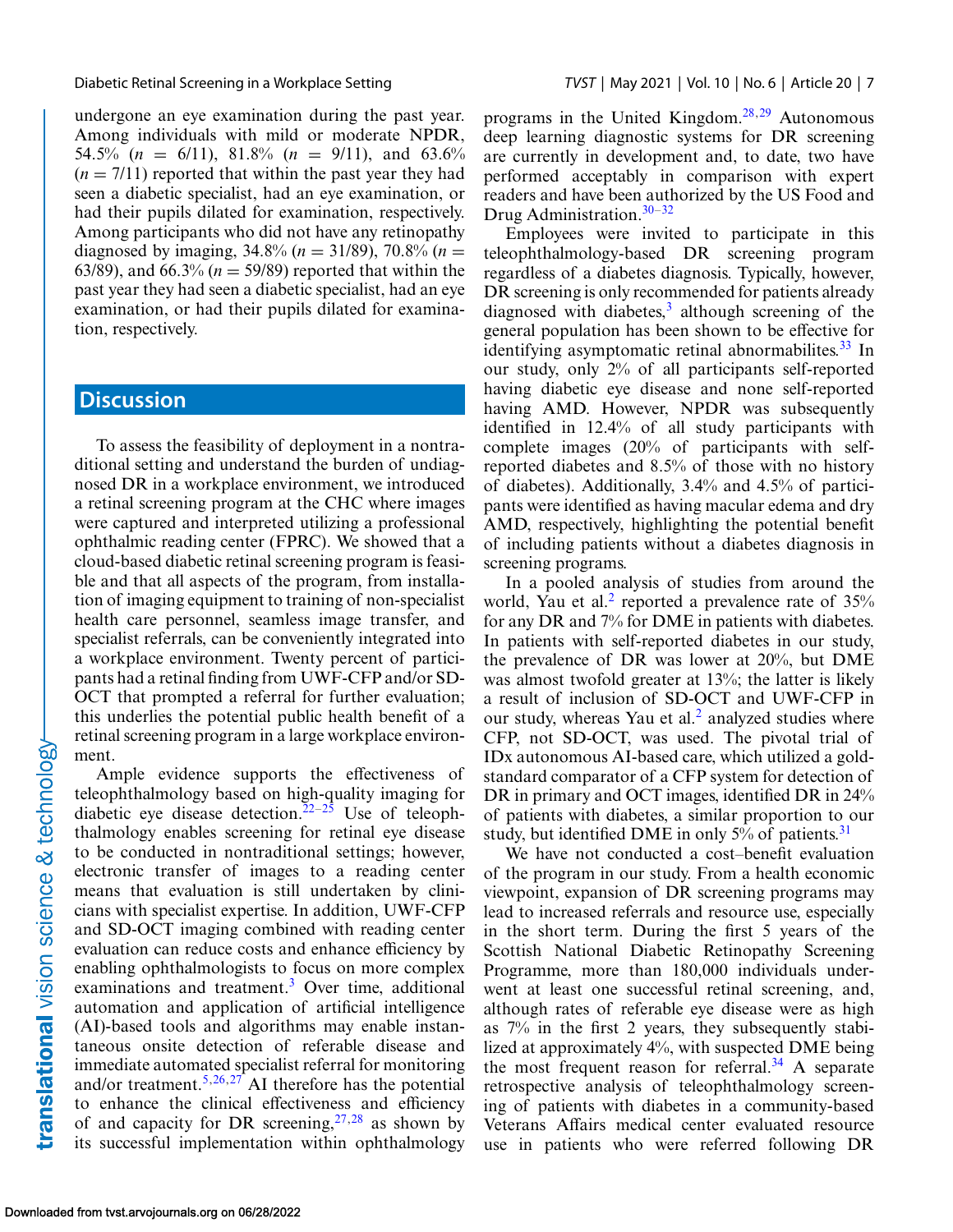#### <span id="page-7-0"></span>Diabetic Retinal Screening in a Workplace Setting *TVST* | May 2021 | Vol. 10 | No. 6 | Article 20 | 8

screening. The mean cost incurred per patient over a 2-year period (2008–2009) was \$1000. The authors commented that community ophthalmologists should prepare for an increased workload following implementation; however, they noted reductions in vision loss and substantial long-term cost savings.<sup>10</sup> A UK study found that incorporating a cloud-based referral system with both face-to-face and virtual clinics reduced the need for hospital eye specialist referrals by more than half and facilitated rapid access to care. This approach may therefore alleviate the impact of large-scale screening programs on available health care resources[.29](#page-9-0)

Previously, factors such as computing and telecommunications costs have been barriers to the implementation of teleophthalmology programs; however, they no longer present such a substantial challenge to clinicians.[6](#page-8-0) Screening costs may also be reduced in the future with cloud-based image transfer systems like the one described in our study, as well as the increased deployment of AI-based image analysis and diagnostics.

This study had limitations that could affect study interpretation and generalizability. First, conducting the study among employees at a single site, a pharmaceutical corporation in the United States, may restrict the applicability of findings to other settings. This was a feasibility study and was therefore restricted to a sample of 100 employees. Furthermore, participants were not randomly selected to undergo screening, and willingness to participate could have been a source of sample bias. Additionally, the data on the participants' current ocular health history and diabetes status depended on the accuracy of participant-reported information rather than being derived from clinical examinations and/or medical records. Finally, this was not a typical screening population, as many participants were under the care of a diabetologist and had undergone prior ocular examinations, yet we still detected disease in people not known to have diabetes. In real-world studies in diabetic populations, the rate of ungradable images is up to 43.4% using non-mydriatic imaging.<sup>35</sup> Use of AI- and cloud-based systems could potentially help detect ungradable images automatically so images can be retaken immediately, if needed.

In summary, we designed a secure, interoperable, cloud-based platform that enabled seamless flow of imaging data between an employee health care center and a remote ophthalmic reading center. We demonstrated that a retinal screening program utilizing UWF-CFP and SD-OCT imaging is feasible and can be conveniently integrated into a workplace environment. This screening protocol enabled diagnosis of previously undetected retinal diseases such as AMD, DR, and DME in patients with and without a prior diabetes diagnosis. Early retinal disease diagnosis enables early treatment, avoiding the risk of undetected damage causing irreversible vision loss. Screening can also help identify individuals at risk from other undiagnosed underlying disorders, such as diabetes. Although in this case screening was carried out in a specific workplace setting, key aspects of this program could be transferred to other community-based settings and used to screen other populations. Future studies will evaluate the scalability of this system in the workplace and explore its wider applicability.

# **Acknowledgments**

Funding was provided by Genentech, Inc., for the study and third-party writing assistance, which was provided by Michelle Kelly, PhD, and Ashley Sizer, PhD, of Envision Pharma Group. Genentech, Inc., supported and contributed to all aspects of the study, including the study design, analyses, data interpretation, report writing, and decision to submit the manuscript for publication. Technical device and training support was provided by Teresa Boenzi from Heidelberg Engineering and Bruce Bailey from Zeiss. AD was funded by an unrestricted grant from Research to Prevent Blindness. Jacqueline Gannon was an employee of Genentech, Inc. during the study and manuscript preparation and is presently an employee of F. Hoffman La Roche Ltd.

Disclosure: **J.R. Willis**, Genentech, Inc. (E); **F.S. Ali**, Genentech, Inc. (E); **B. Argente**, Genentech, Inc. (E); **A. Domalpally**, None; **J. Gannon**, Genentech, Inc. (E); **S.S. Gao**, Genentech, Inc. (E); **S. Grover**, Genentech, Inc. (E); **P. Kanodia**, Genentech, Inc. (E); **S. Russell-Puleri**, Genentech, Inc. (E); **D. Sun**, Genentech, Inc. (E); **C. Thrasher**, Genentech, Inc. (E); **C. Tsougarakis**, Genentech, Inc. (E); **J.J. Hopkins**, Genentech, Inc. (E)

# **References**

- 1. Guariguata L, Whiting DR, Hambleton I, Beagley J, Linnenkamp U, Shaw JE. Global estimates of diabetes prevalence for 2013 and projections for 2035. *Diabetes Res Clin Pract*. 2014;103(3):137– 149.
- 2. Yau JW, Rogers SL, Kawasaki R, et al. Global prevalence and major risk factors of diabetic retinopathy. *Diabetes Care*. 2012;35(3):556–564.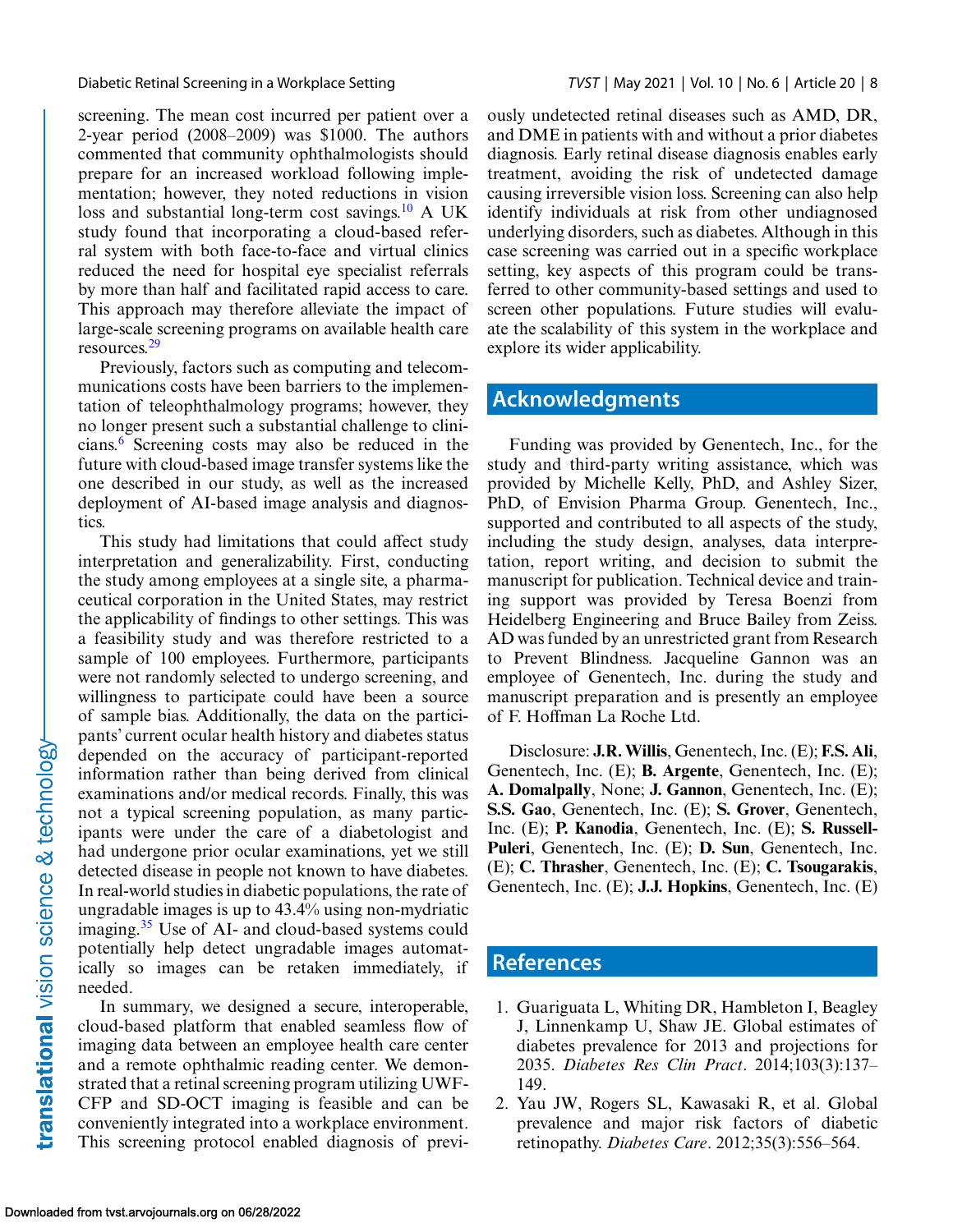- <span id="page-8-0"></span>3. Solomon SD, Chew E, Duh EJ, et al. Diabetic retinopathy: a position statement by the American Diabetes Association. *Diabetes Care*. 2017;40(3):412–418.
- 4. Zheng Y, He M, Congdon N. The worldwide epidemic of diabetic retinopathy.*Indian J Ophthalmol*. 2012;60(5):428–431.
- 5. Adamis AP, Brittain CJ, Dandekar A, Hopkins JJ. Building on the success of anti–vascular endothelial growth factor therapy: a vision for the next decade. *Eye (Lond)*. 2020;34(11):1966–1972.
- 6. Zimmer-Galler IE, Kimura AE, Gupta S. Diabetic retinopathy screening and the use of telemedicine. *Curr Opin Ophthalmol*. 2015;26(3):167–172.
- 7. Tran K, Pakzad-Vaezi K. Multimodal imaging of diabetic retinopathy. *Curr Opin Ophthalmol*. 2018;29(6):566–575.
- 8. Liu Y, Swearingen R. Diabetic eye screening: knowledge and perspectives from providers and patients. *Curr Diab Rep*. 2017;17(10):94.
- 9. Liu Y, Zupan NJ, Shiyanbola OO, et al. Factors influencing patient adherence with diabetic eye screening in rural communities: a qualitative study. *PLoS One*. 2018;13(11):e0206742.
- 10. Chasan JE, Delaune B, Maa AY, Lynch MG. Effect of a teleretinal screening program on eye care use and resources. *JAMA Ophthalmol*. 2014;132(9):1045–1051.
- 11. Boucher MC, Desroches G, Garcia-Salinas R, et al. Teleophthalmology screening for diabetic retinopathy through mobile imaging units within Canada. *Can J Ophthalmol*. 2008;43(6):658–668.
- 12. Owsley C, McGwin G, Jr, Lee DJ, et al. Diabetes eye screening in urban settings serving minority populations: detection of diabetic retinopathy and other ocular findings using telemedicine. *JAMA Ophthalmol*. 2015;133(2):174–181.
- 13. Goh JKH, Cheung CY, Sim SS, Tan PC, Tan GSW, Wong TY. Retinal imaging techniques for diabetic retinopathy screening. *J Diabetes Sci Technol*. 2016;10(2):282–294.
- 14. Li J-PO, Liu H, Ting DSJ, et al. Digital technology, tele-medicine and artificial intelligence in ophthalmology: a global perspective [epub ahead of print]. *Prog Retin Eye Res*. 2020, https://doi.org/10.1016/ [j.preteyeres.2020.100900.](https://doi.org/10.1016/j.preteyeres.2020.100900)
- 15. Arena R, Arnett DK, Terry PE, et al. The role of worksite health screening. *Circulation*. 2014;130(8):719–734.
- 16. Abbas SZ, Pollard TM, Wynn P, Learmonth A, Joyce K, Bambra C. The effectiveness of using the workplace to identify and address modifiable health risk factors in deprived populations. *Occup Environ Med*. 2015;72(9):664–669.
- 
- 17. Early Treatment Diabetic Retinopathy Study Research Group. Fundus photographic risk factors for progression of diabetic retinopathy. ETDRS report number 12. Early Treatment Diabetic Retinopathy Study Research Group. *Ophthalmology*. 1991;98(5, suppl):823–833.
- 18. Wilkinson CP, Ferris FL, Klein RE, et al. Proposed international clinical diabetic retinopathy and diabetic macular edema disease severity scales. *Ophthalmology*. 2003;110(9):1677–1682.
- 19. Centers for Disease Control and Prevention. *National Health and Nutrition Examination Survey (NHANES): Ophthalmology Procedures Manual*. Atlanta, GA: Centers for Disease Control and Prevention; 2014.
- 20. Centers for Disease Control and Prevention. Vision and Eye Health Surveillance System (VEHSS): National Health Interview Survey. Available at: https://www.cdc. gov/visionhealth/vehss/data/national-surveys/ [national-health-interview-survey.html. Accessed](https://www.cdc.gov/visionhealth/vehss/data/national-surveys/national-health-interview-survey.html) April 27, 2021.
- 21. Centers for Disease Control and Prevention. NHANES 2017-2018 Questionnaire Instruments. Available at: https://wwwn.cdc.gov/nchs/ [nhanes/continuousnhanes/questionnaires.aspx?](https://wwwn.cdc.gov/nchs/nhanes/continuousnhanes/questionnaires.aspx?BeginYear102017) BeginYear=2017. Accessed April 27, 2021.
- 22. Jani PD, Forbes L, Choudhury A, Preisser JS, Viera AJ, Garg S. Evaluation of diabetic retinal screening and factors for ophthalmology referral in a telemedicine network. *JAMA Ophthalmol*. 2017;135(7):706–714.
- 23. Kirkizlar E, Serban N, Sisson JA, Swann JL, Barnes CS, Williams MD. Evaluation of telemedicine for screening of diabetic retinopathy in the Veterans Health Administration. *Ophthalmology*. 2013;120(12):2604–2610.
- 24. Mansberger SL, Sheppler C, Barker G, et al. Longterm comparative effectiveness of telemedicine in providing diabetic retinopathy screening examinations: a randomized clinical trial. *JAMA Ophthalmol*. 2015;133(5):518–525.
- 25. Shi L, Wu H, Dong J, Jiang K, Lu X, Shi J. Telemedicine for detecting diabetic retinopathy: a systematic review and meta-analysis. *Br J Ophthalmol*. 2015;99(6):823–831.
- 26. Jill Hopkins J, Keane PA, Balaskas K. Delivering personalized medicine in retinal care: from artificial intelligence algorithms to clinical application. *Curr Opin Ophthalmol*. 2020;31(5):329–336.
- 27. Xie Y, Gunasekeran DV, Balaskas K, et al. Health economic and safety considerations for artificial intelligence applications in diabetic retinopathy screening. *Transl Vis Sci Technol*. 2020;9(2):22.